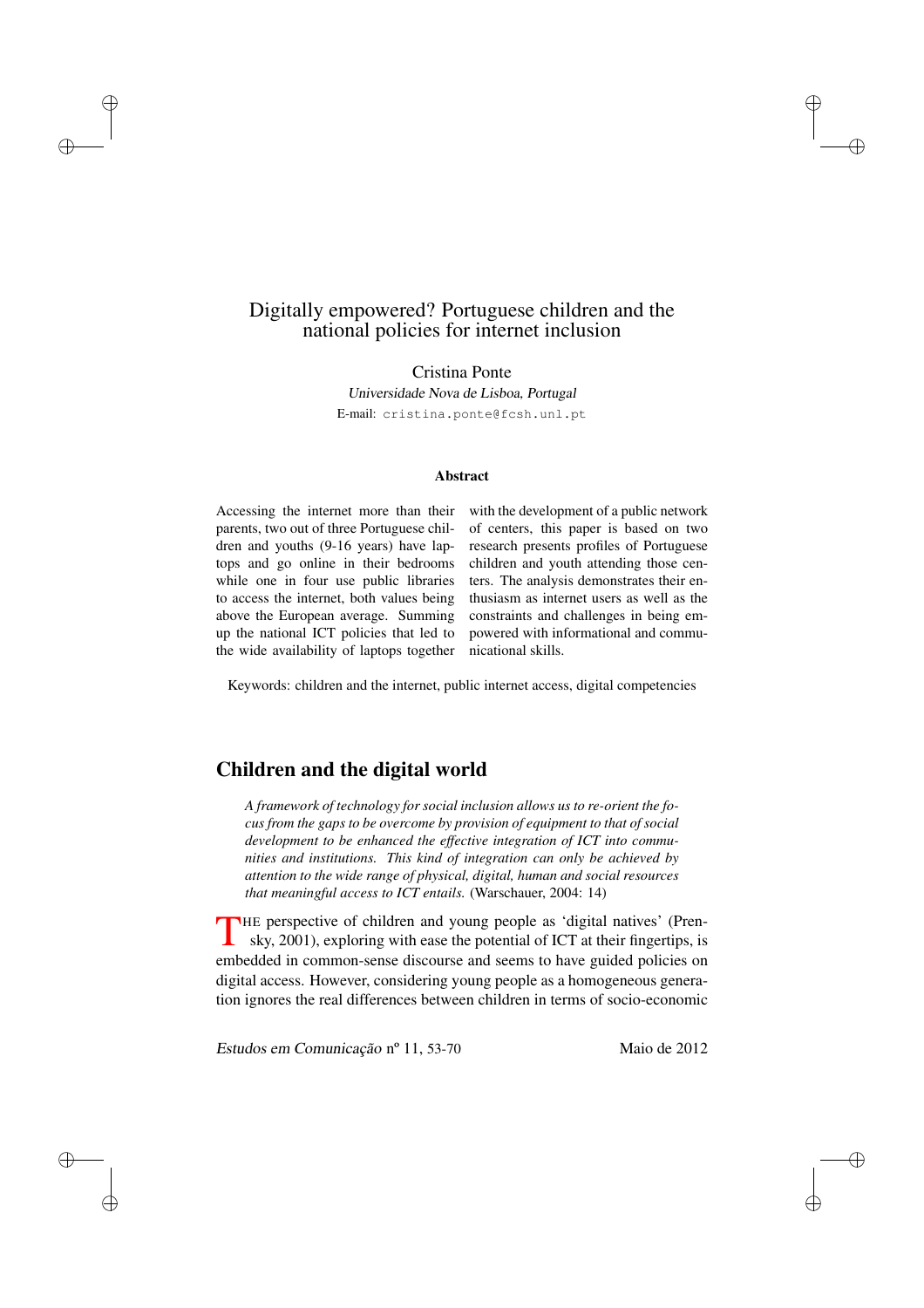Đ.

 $\oplus$ 

Đ.

Đ.

status (SES), circumstances and access to resources. This idea might even have exacerbated rather than helped to reduce inequalities resulting from increasing internet penetration.

As reflected in empirical data, while the proportion of young people who use the internet and other new technologies is higher than the older population, there are significant differences in how and why young people use these new technologies and how effectively they use them (Helsper and Eynon, 2009). Approaching the digital divide beyond mere access, DiMaggio and Hargittai (2001) suggest five dimensions along which divides may exist: *technical means*(software, hardware, connectivity); *autonomy of use* (location of the access, freedom to use the medium for one's preferred activities); *use patterns* (types of use); *social support networks* (availability of others one can turn to for assistance with use, size of the networks to encourage use); and *skills* (one's ability to use the medium effectively). For Livingstone and Helsper (2007), benefits of the internet can be examined by mapping the *number* and *types* of online opportunities taken up, noting there is a significant positive correlation between the *amount* (measured in time) and the *breadth of use* (measured in range of possibilities taken up). They note that children and young people who have been online over a longer period of time and use the internet more often, take up more online opportunities than those who have gained access more recently and who lack opportunities. Middle class children take up more online opportunities than do working class children due to their greater home access and parental support (Livingstone and Helsper, 2007).

Deepening the concept of digital divide, Hargittai (2002) distinguishes a *first level*, which considers the access to digital technologies taking both ownership and use into account, and a *second level*, focused on user profiles. In fact, one cannot assume just because young people do much of something that it has positive outcomes. As Livingstone (2008) notes, while young people are more likely to use the internet as a first port of call for information this does not mean they are skilled in dealing with and critically assessing information. Immersion in technology (i.e. breath of online activities) is an important factor, though not the only one, in understanding whether people are confident in their ICT skills and whether they use the internet for learning activities such as fact checking, training, studying for an academic degree, getting information and exploring their interests (Helsper and Eynon, 2009).

 $\rightarrow$ 

 $\rightarrow$ 

Đ.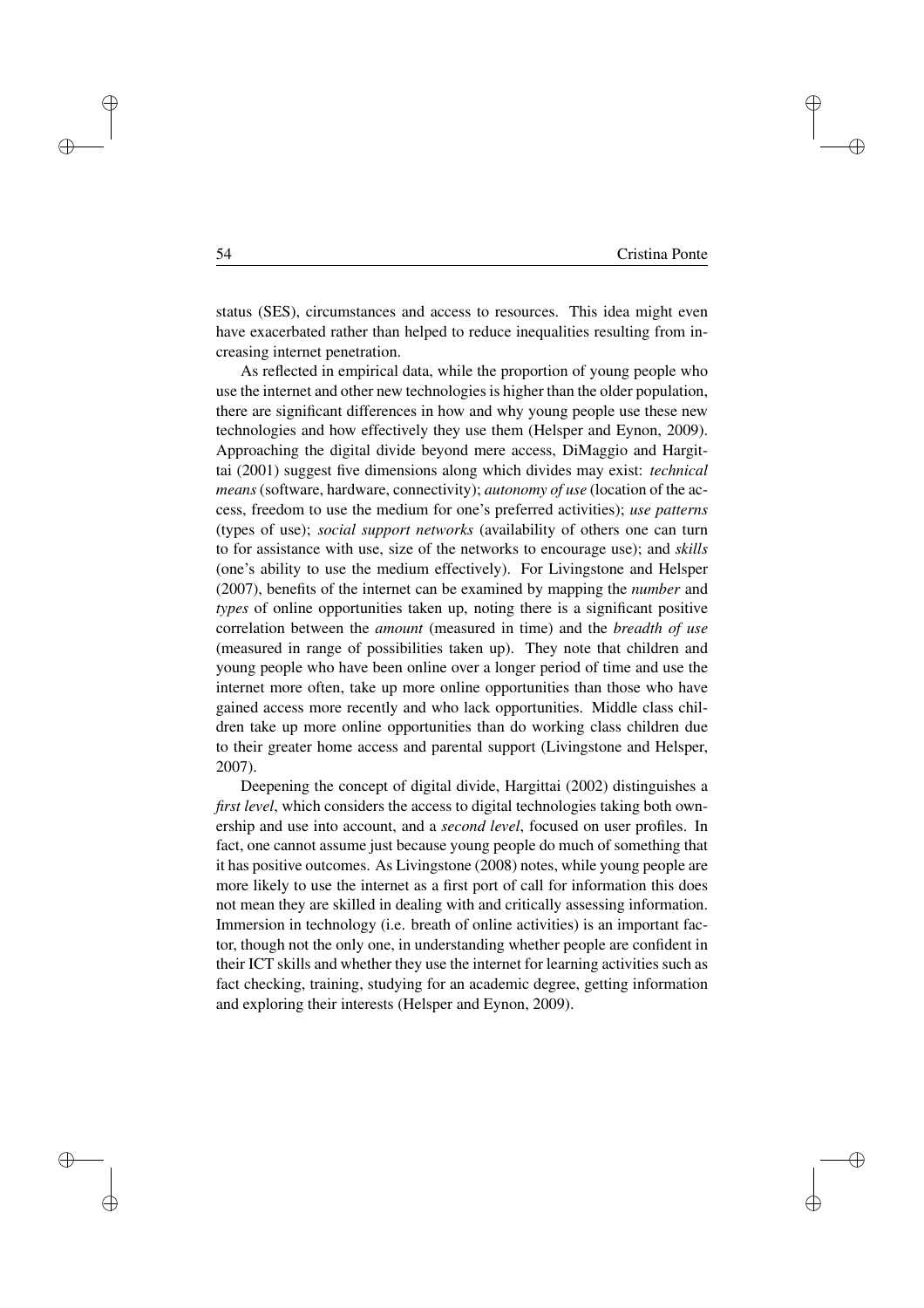#### Digitally empowered? 55

 $\rightarrow$ 

 $\rightarrow$ 

Đ.

D.

Looking at the relationship between communication skills development, critical thinking and social action and how these shape young children's evolving capacities, Hobbs et al. (2011) present an empowerment model of informal learning aggregating seven competencies. These are: *engaging* (connecting lived experience, stimulating curiosity and motivation); *locating* (finding and selecting information); *comprehending* (constructing meaning through active interpretation); *analyzing* (identifying the author, audience, purpose and point of view and examining the relationship between form and content); *evaluating* (making judgments about the value and worth of a particular image); *communicating* (composing or creating a message using the processes of brainstorming, composition and revision); and *taking action* (disseminating a message to an authentic audience for the purpose of making a difference in the world outside the classroom).

The EU Kids Online survey published in  $2011<sup>1</sup>$  revealed that the most common place for children to use the computer was their home (87%), followed by school (67%), friend's home (53%) and relative's (42%). However, youth centres and public libraries not only matter as "important arenas for non-restricted, or less restricted, use than is the case in many schools and often also in private homes" (Wold, 2010: 67) but also as providing opportunities for learning digital and informational competencies, this being particularly important for those whose parents are digitally excluded and lack educational capital.

Research is scarce on children and young people's internet use in informal public spaces, possibly because these are not the main places to access the internet – however, they continue to be important, particularly in countries linked to a culture of public spaces of knowledge o which are living economic constraints. In fact, Portugal occupies the fourth position after Finland, Lithuania and Estonia). Thus, our results from the EU Kids Online survey suggest that it is worthwhile to look at these spaces due to their policies and Đ.

Ð

Đ.

<sup>1.</sup> Coordinated by Sonia Livingstone and Leslie Haddon (LSE, London, UK), this survey was funded by the EC Program Safer Internet Plus and; it is focused on children's experiences of internet (access, uses, activities, risks and safety) and on parents' experiences, practices and concerns regarding their children's online risks and safety. In each of the 25 participant countries (Austria, Belgium, Bulgaria, Cyprus, Czech Republic, Denmark, Estonia, Finland, France, Germany, Greece, Hungary, Ireland, Italy, Lithuania, Netherlands, Norway, Poland, Portugal, Romania, Slovenia, Spain, Sweden, Turkey and the UK) about 1,000 children and one of their parents were interviewed at home. More information at www.eukidsonline.net.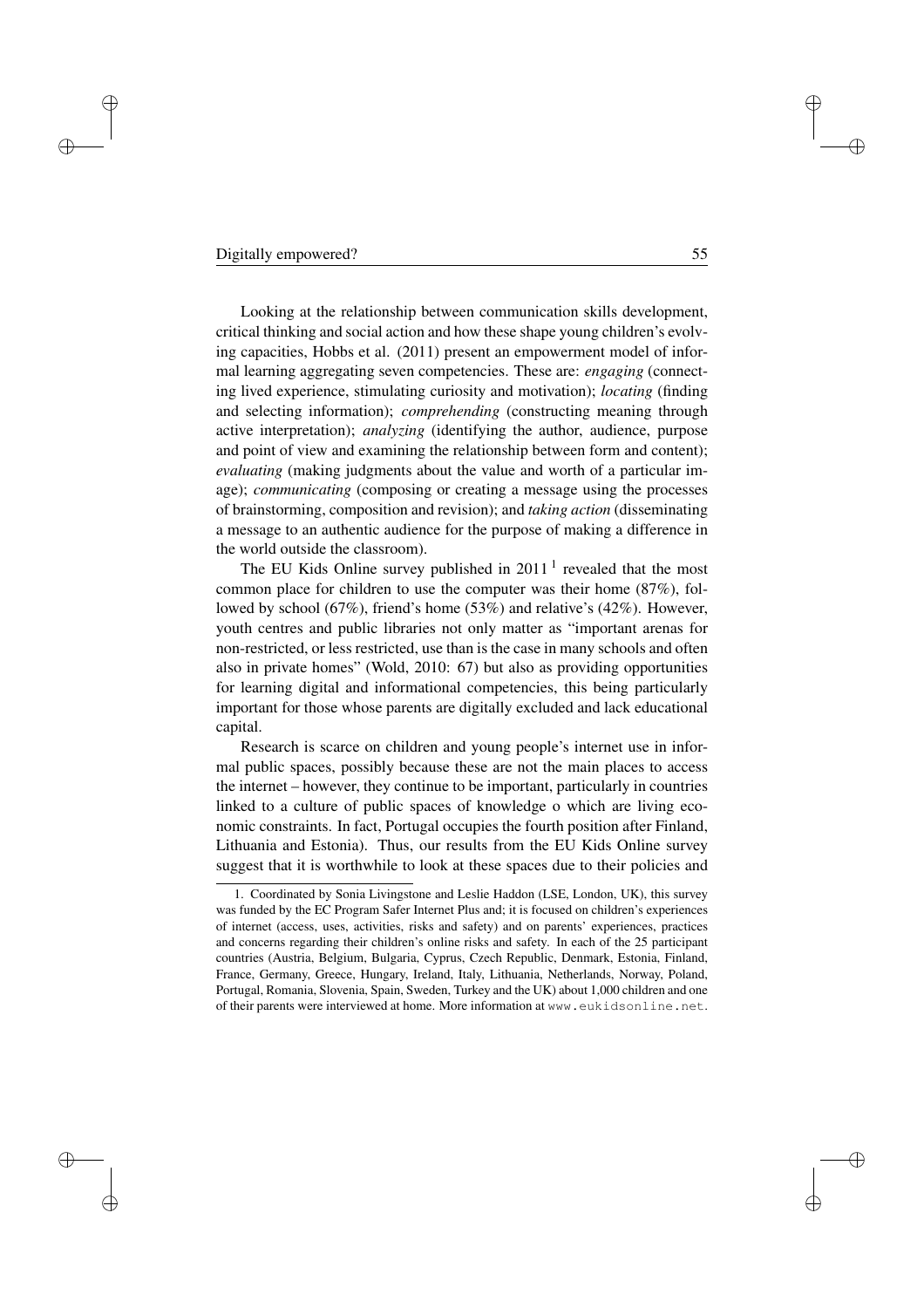Đ.

Ð

Đ.

Đ.

the ways in which they encourage children to use the internet. Portuguese children are within the European average regarding access to the internet at home and in school, but more than double in access to libraries and other public places (respectively, 25% and 12%). The aim of this paper is to explore *who* the children attending these spaces are, *why* they go, *what* they do, and *how* they do it, as well as discussing these practices by taking into account ICT policies and the empowerment these children might derive.

# Paradoxes of the Portuguese digital landscape

We will start with an overview of the Portuguese context, the national ICT policies during the past few years and their subsequent social impact on families with children, based on national data and on comparative one from the EU Kids Online network.

Since the political democratization in the mid 1970s, Portugal was marked by intense social and economic changes, particularly after joining the EU in 1986 (Barreto, 1996; Viegas, 1998). However, the country presents high levels of social inequalities and low levels of educational achievements among adults, especially among the elderly. Hence, the digital technologies directed to entertainment, communication and information have affected particularly youth and young adults while for older generations' access and use remain low. The intensity of the generational digital gap, shown in Figure 1, illustrates the challenges of national policies on digital inclusion.

In 2004, the Operational Programme for the Knowledge Society and the launching of a permanent governmental agency were signs of a current national policy on internet penetration. In 2005 this strategy was enhanced by the Technological Plan, whose plan of action, *Ligar Portugal* [*Connecting Portugal*] focused on the need to draw citizens' attention to "the relevance of ICT, making it easier for them to use computers and the internet, using local mediators, wherever necessary, to combat info-exclusion"<sup>2</sup>.

A key measure was to broaden access to computers and broadband in schools and at home through programs such as *E-Escolas* [*E-Schools*] and *E-Escolinhas*, the latter featuring *Magalhães*, a laptop similar to INTEL *Classmate* (minimum 1GB RAM, hard disk 160GB) targeted at children aged be-

 $\rightarrow$ 

 $\rightarrow$ 

Đ.

<sup>2.</sup> See http://www.ligarportugal.pt/(Retrieved April 19, 2011)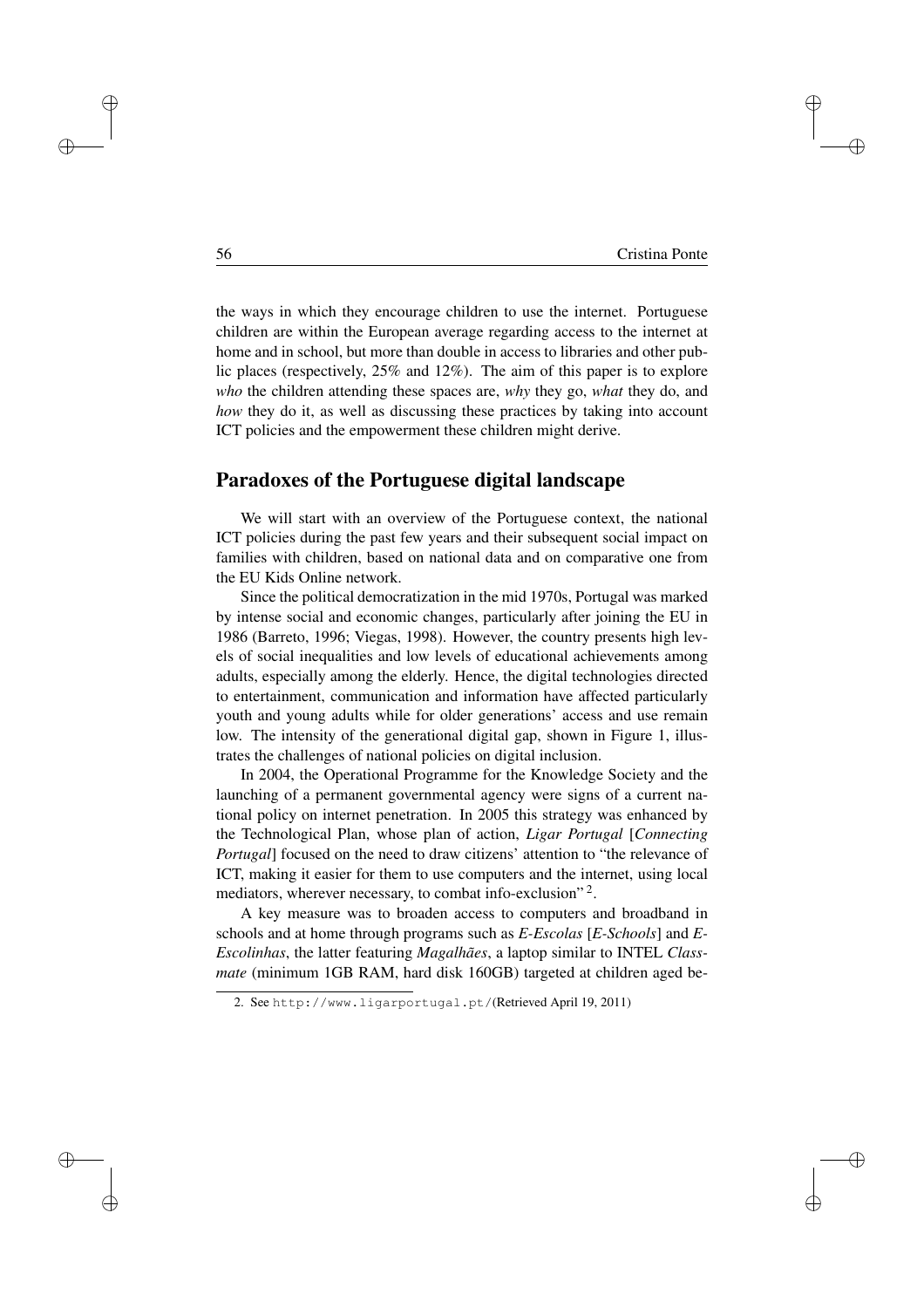$\rightarrow$ 

Đ.

D.



Figure 1: Internet access by age-groups in Portugal

Source: Statistics Portugal (INE), 2010

tween 6 and 11. This policy was supported by discourses on the potential of ICT for the present and future younger generations and its usefulness for education and scholarly achievement. Although some of these measures have been criticized for their economic costs, the message was very well received by parents, also confirming that the internet, unlike TV and other mass media, tends to be perceived as an inherently educational medium (Nakamura, 2004, in Clark et al., 2005).

In fact, a large proportion of parents with low levels of income and education showed their desire to provide their children with these modern resources, contrasting this opportunity with the poor conditions that these parents had experienced during their childhood. In a large number of families, *Magalhães* <sup>3</sup> was the first computer entering the household, and it was even considered as an opportunity for all family members<sup>4</sup>. This globally positive parental reaction led to a democratization of the ownership of laptops among children: by Đ.

 $\oplus$ 

Đ.

<sup>3.</sup> See http://www.pte.gov.pt/pte/PT/index.htm(Retrieved April 20, 2011)

<sup>4.</sup> Two examples collected from children attending libraries: while a 11 year old boy living with his mother and older sister (16) said that Magalhães was placed in the living room to be shared among them according to a pre-established timetable, parents of a 10 year old boy faced ergonomic difficulties when they tried to access it: "they want to learn but they aren't to use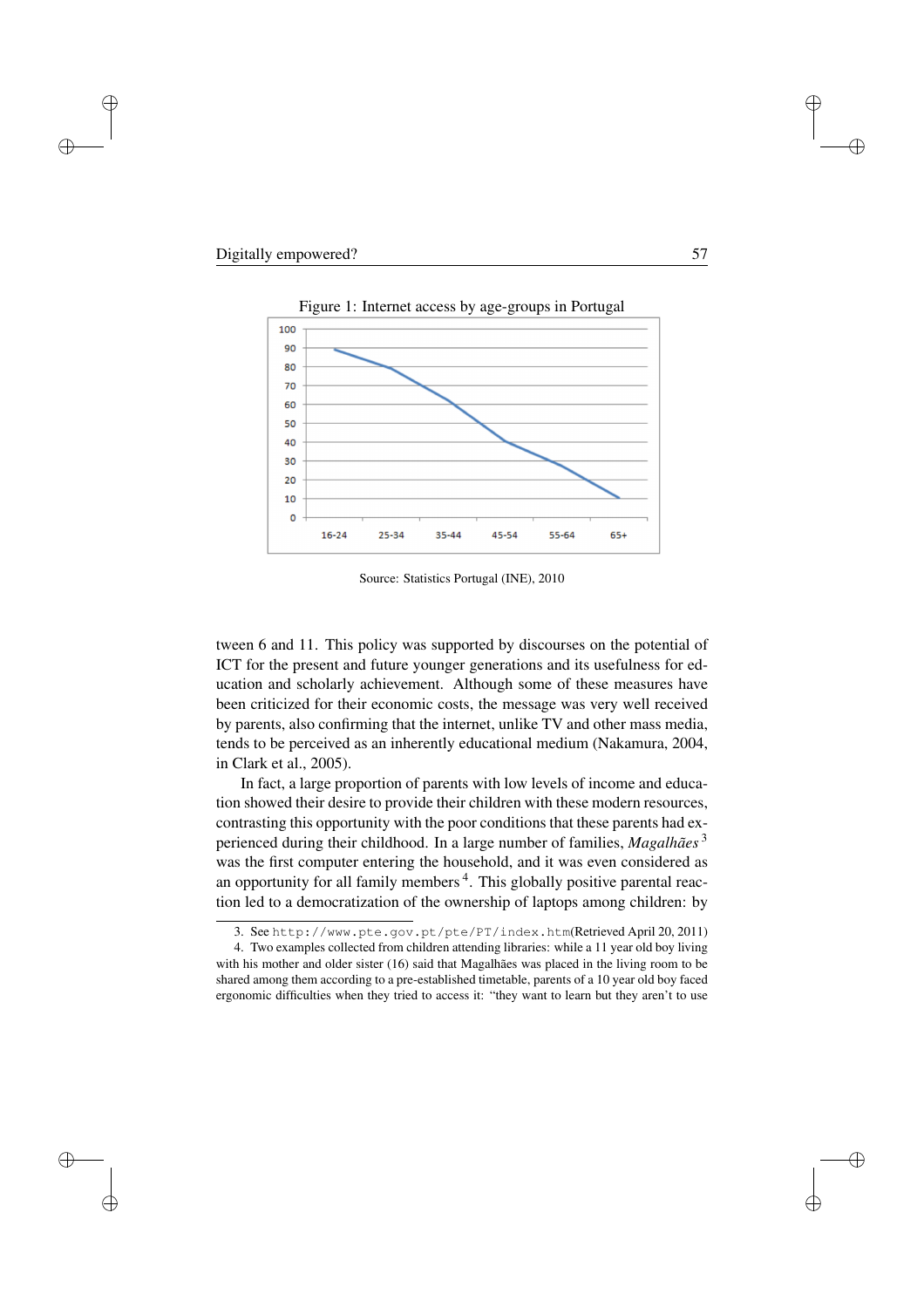Đ.

Ð

Đ.

Đ.

the end of 2010, more than 1.6 million laptops had already been distributed among students, including 400,000 *Magalhães*. The impact is visible in the Portuguese data from the EU Kids Online survey: about two in three children aged between nine and 16 have a personal laptop, this distribution being led by children from low income households: 68% declare that they access the internet through their personal laptop, while among the 62% of children from high income households report accessing the internet through shared PCs and laptops.

However, owning a laptop does not mean frequent usage of the internet, since online access at home implies at least a minimum cost of  $15 \in$  per month for a 2GB traffic, increasing the burden on family budgets. A consequence is that families are often terminating their contracts with the Internet Service Providers before the end of their first compulsory year and thereby their internet access at home.

Despite the public investment, there is a gap between the digital infrastructure and economic and educational conditions in which the internet can be fully enjoyed. Considering 25 European countries, in the *Networked Readiness Index* Portugal is not far from Denmark, the leader (4.4 and 5.5, respectively) in 2010. However, in the *Computer Skills Index* Portugal has a result half the value presented by leaders (0.36 to 0.64 in Denmark and Ireland), and values from *Internet Skills Index* are even lower (0.26 to 0.62 for Denmark).

These digital gaps might be related to another measure, the network of free internet access (*Espaços Internet*) in public libraries, community centres, youth centres, charities and NGOs, and presented as a way of "promoting good practices and coordinating the use of ICT through social inclusion activities among the general population"<sup>5</sup>. The most recent data, from 2008, indicate 1170 *Espaços Internet*, open to the general public including children, have between six and 16 computers, wireless internet is free of charge. One person per computer, a time limit for one hour's use (on average) and keeping silent are the main rules. Contents such as pornography, racism and violence are forbidden (some places also prohibit instant messaging). While places such as community and youth centres have digital monitors/mediators, pub-

 $\rightarrow$ 

 $\rightarrow$ 

Đ.

it... the keys on the keyboard are too small." Since their expectations failed, his parents decided to stop the internet subscription ("they didn't pay anymore").

<sup>5.</sup> See http://www.rededeespacosinternet.pt/index.php?option= com\_frontpageandItemid=1(Retrieved April 19, 2011)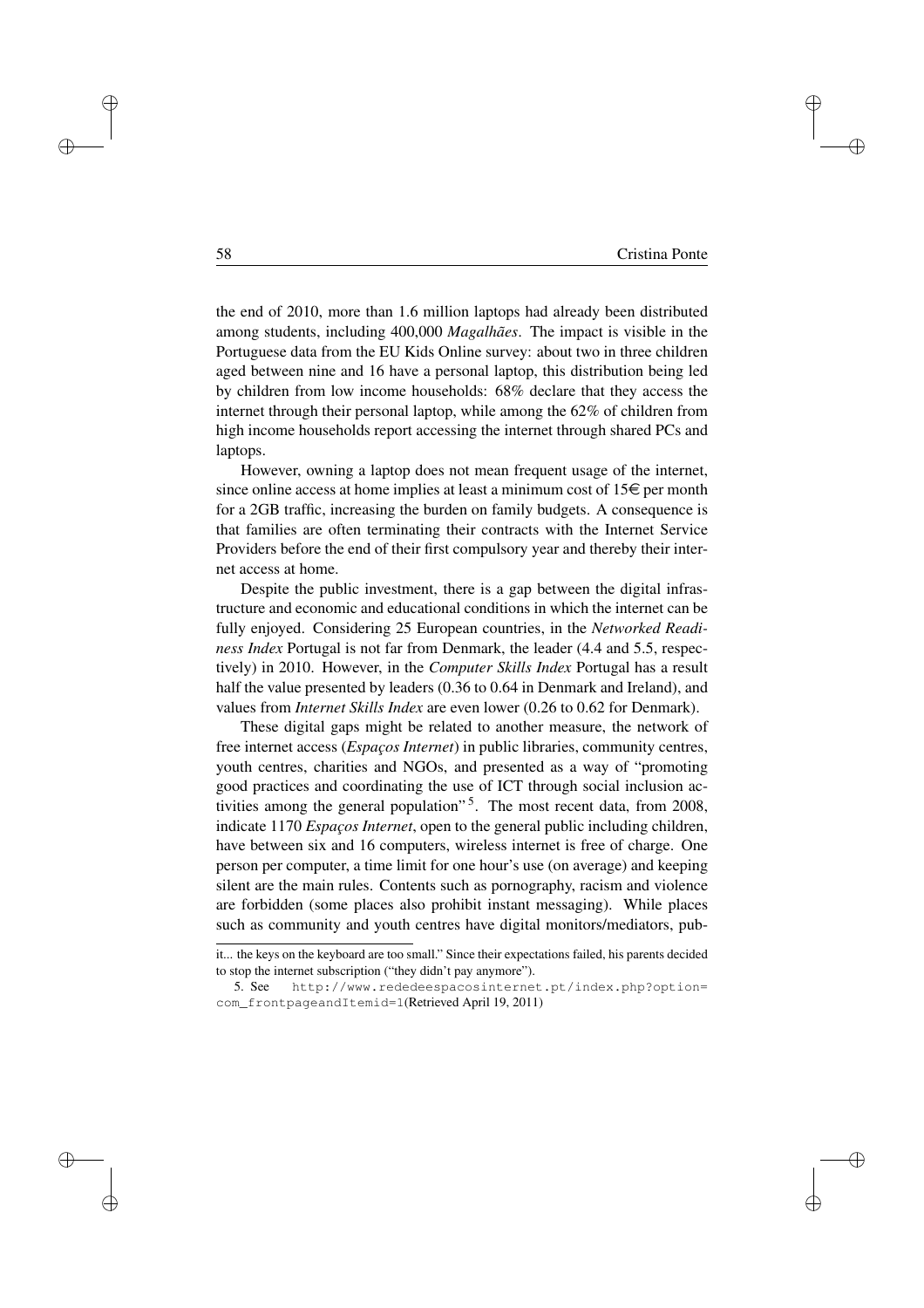$\rightarrow$ 

Đ.

D.

lic libraries usually lack staff trained in digital media. Children and young people are mentioned as the main attendants, their presence being related to homework activities, games and entertainment.

## Children's access to the internet: an overview

Indicators on Portuguese children's access, frequency of use and parental mediation clearly evidence the recent changes of the digital landscape pointed out above, and the gaps between access and use also among generations. Socio-economic and cultural differences illustrate a distinct distribution in the European setting: based on the occupation and education level of the household, 52% of the respondents were characterized as living in low SES households, 33% middle and 15% high (European average 19%, 42% and 34%, respectively).

As shown in Table 1, Portugal leads in children's ownership of personal laptops and is placed third in children accessing the internet in their bedrooms (after Denmark and Sweden), but these means of technical advance and the relative autonomy of its use faces the costs of broadband and internet access, as well as parents' digital constraints: four out of ten parents do not use the internet (the highest proportion of non-users, after Turkey and Romania) and among those who use it, the daily frequency is quite low (30%). Portugal leads on parents' *restrictive mediation* (setting rules that restrict the child's use of some applications or activities, according to children), while *active mediation* (being present, staying nearby, encouraging, sharing or discussing the child's online activities) declared by Portuguese parents coincides with the European average.

Probably related to these constraints, children occupy a low position as frequent internet users (55%), far from the top (84% in Sweden). Furthermore, they have been online for a shorter time period: ten years is the average age at which children claim to have first used the internet, while in the Nordic countries is seven years.

Therefore, while children's digital divide has decreased (in 2006, only 38% accessed the internet  $<sup>6</sup>$ ) and a democratization of the ownership of tech-</sup>

Đ.

Ð

Đ.

<sup>6.</sup> http://ec.europa.eu/information\_society/activities/sip/ docs/eurobarometer/eurobarometer\_2005\_25\_ms.pdf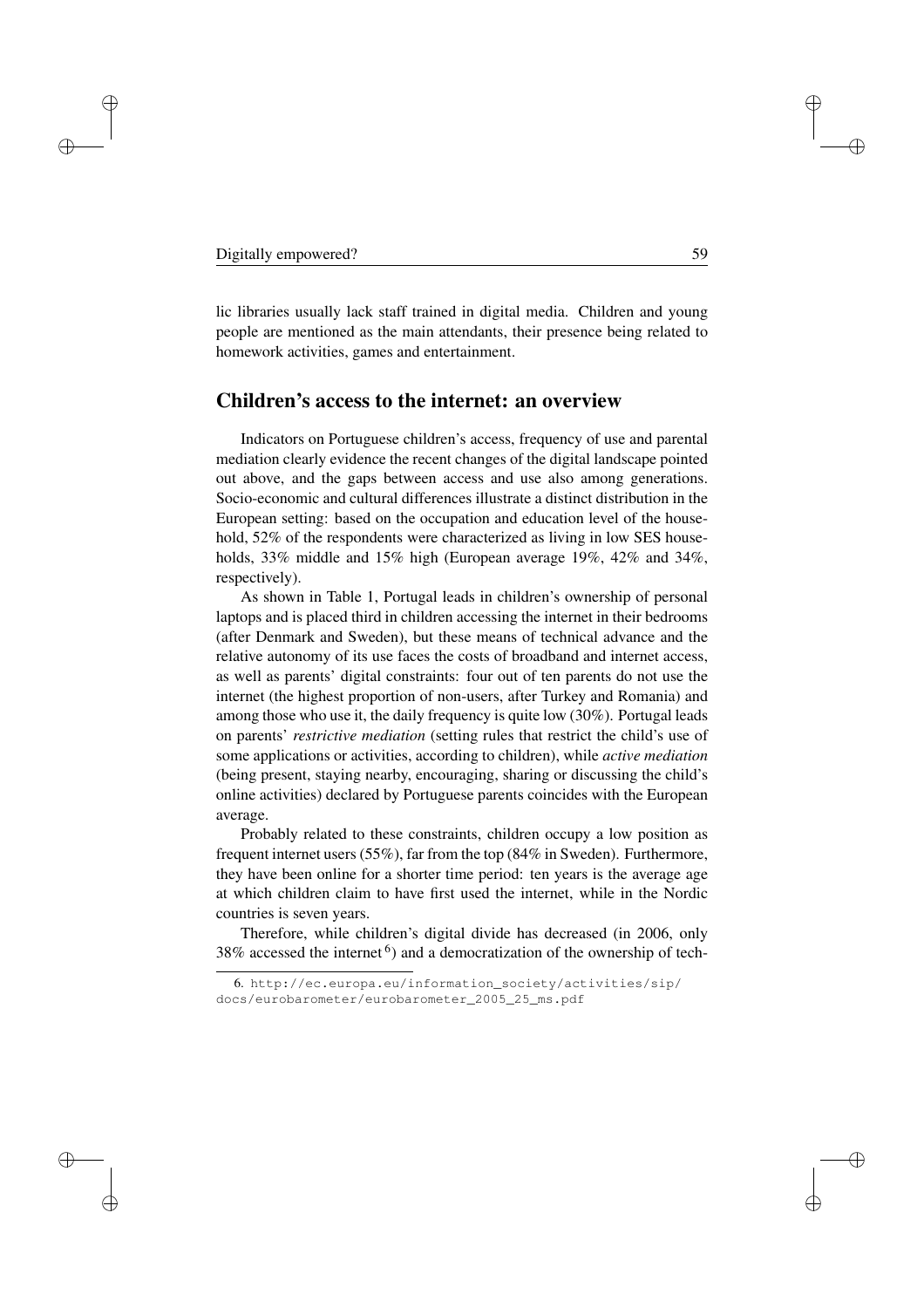$\oplus$ 

 $\oplus$ 

Đ.

Đ.

Table 1: Portuguese children and parents' digital access and use in the EU Kids Online survey

| ixius Oilline sui ve v                       |          |                         |          |  |  |
|----------------------------------------------|----------|-------------------------|----------|--|--|
| Indicator                                    | Portugal | Highest European value  | Position |  |  |
| Estimated children online, according to      | 78%      | 98% (Finland, Norway,   | 19th     |  |  |
| Eurostat                                     |          | Sweden, UK)             |          |  |  |
| Average age (years) when child first used    | 10 years | (Denmark,<br>years<br>7 | 19th     |  |  |
| the internet                                 |          | Sweden)                 |          |  |  |
| Children with their own laptops              | 65%      | 65% (Portugal)          | 1st      |  |  |
| Children's use of the internet in the bed-   | 67%      | 74% (Denmark)           | 3rd      |  |  |
| room                                         |          |                         |          |  |  |
| Children's using the internet in libraries   | 25%      | $37\%$ (Finland)        | 4rd      |  |  |
| or other public spaces                       |          |                         |          |  |  |
| Daily frequency of internet use by chil-     | 55%      | 84% (Sweden)            | 21st     |  |  |
| dren                                         |          |                         |          |  |  |
| Daily frequency of the internet use by       | 30%      | 98% (Norway)            | 22nd     |  |  |
| parents                                      |          |                         |          |  |  |
| Parents that don't use the internet          | 39,8%    | 73,2% (Turkey)          | 3rd      |  |  |
| Parents' active mediation of the child's     | $90\%$   | 98% (Netherlands)       | 7th      |  |  |
| internet use, according to the child         |          |                         |          |  |  |
| Parents' active mediation of the child's     | 92%      | 99% (Norway)            | 13th     |  |  |
| internet use, according to the parent        |          |                         |          |  |  |
| Parents' restrictive mediation of the        | 93%      | 93% (Portugal and Ire-  | 1st      |  |  |
| child's internet use, according to the child |          | land)                   |          |  |  |
| Parents' restrictive mediation of the        | 92%      | 95% (Ireland)           | 7th      |  |  |
| child's internet use, according to the par-  |          |                         |          |  |  |
| ent                                          |          |                         |          |  |  |

Source: Livingstone et al. (2011).

nological devices has occurred, technical means are not equivalent (for instance, as pointed above, *Magalhães* has reduced digital capacities). In addition, there seem to be paradoxes of autonomy and freedom of use, looking at the high proportion of these technologies that can be located in the children's bedroom, and the declared restrictive mediation pattern. Finally, this paradox becomes clearer with the recent entrance of Portuguese children in the internet world, developing an enthusiasm for exploring its opportunities that contrasts with low daily use.

 $\bigoplus$ 

 $\rightarrow$ 

i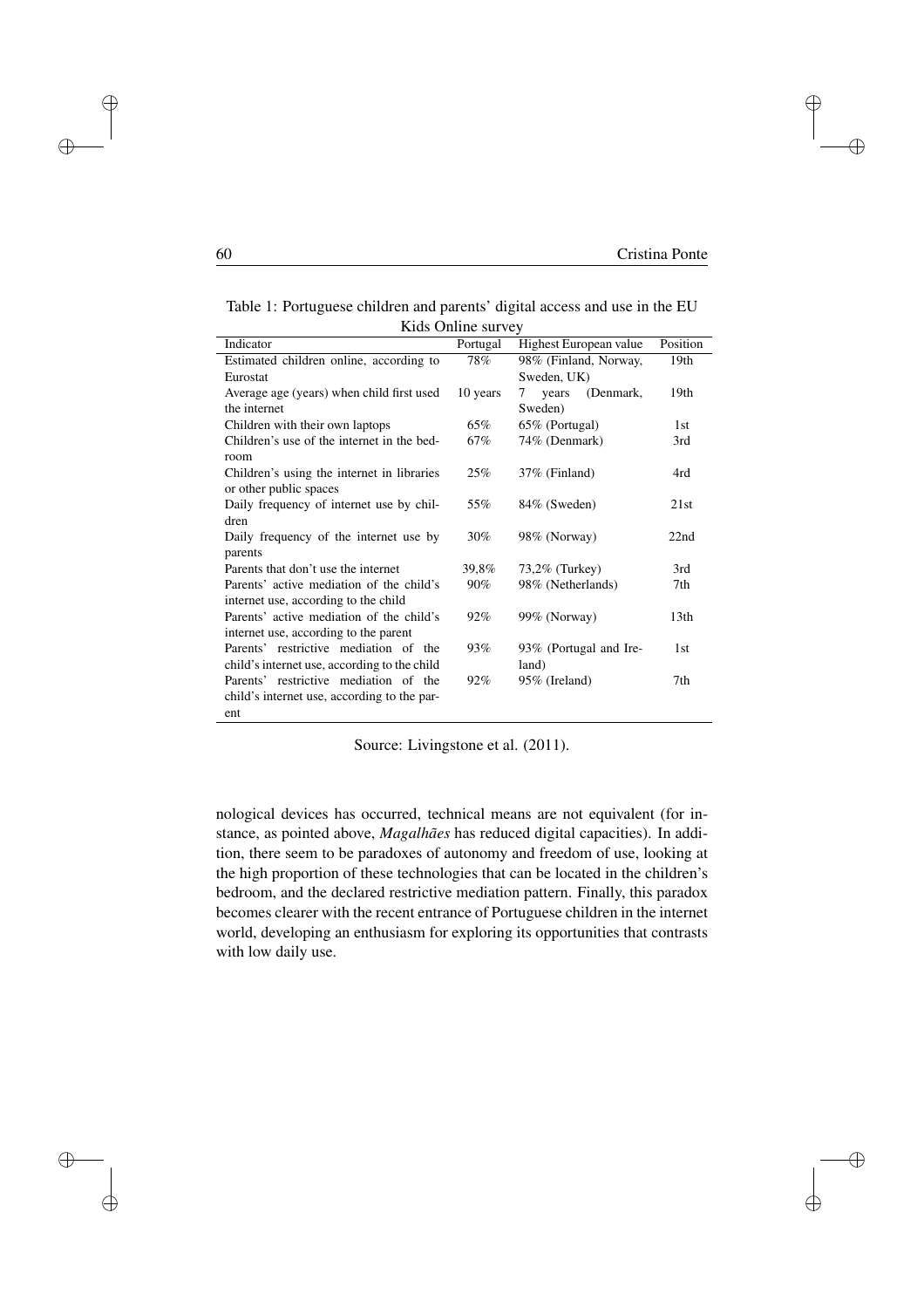#### Digitally empowered? 61

 $\rightarrow$ 

 $\rightarrow$ 

Đ.

D.

# Children accessing the internet in public places

Presented as places "to promote good practices and coordinate ICT use with social inclusion activities", public internet spots might contributed to enlarge "social support networks" (DiMaggio and Hargittai, 2001), and to affect positively children's "breadth of use" (Livingstone and Helsper, 2007); thus, contributing to their digital, informational and communicational competencies and empowerment as digital citizens (Hobbs et al, 2011).

Let us now look at the relatively high number of Portuguese children and young people that use to access internet in public places through free wireless, being even the main users of those places. For this purpose we combine results from the EU Kids Online survey and fieldwork that includes observation in public libraries and youth centres and talks with children and young people accessing the internet in those libraries 7.

As Table 1 showed, Portuguese children occupy the fourth position as internet users in libraries and other public spaces, after Finland, Lithuania and Estonia. All Northern countries have much higher levels of internet penetration and frequency of internet use by children and parents. Another contrast is related to the profile of attendants: only 9% of children and young people from high SES households declare they go to libraries and other public places for using the internet (below their sample weight), 33% of middle SES also go to those places (which corresponds to their proportional weight in the sample) but 58% of low SES (above their sample weight) go there, suggesting that parents with higher SES are more likely to restrain their children's moves outside the home. It should be stressed that going to these places presupposes a certain level of autonomy and mobility, characteristics that have been reduced in children's life contexts in contemporary societies, with streets and public places being associated with danger and risk (Holloway and Valentine, 2000; Lee, 2002).

The Portuguese group of internet users in public places is composed mainly by 13-16 year olds. Among their parents, about two out of three report basic education (nine years or less of school) and only 7% have post secondary Đ.

Ð

Đ.

<sup>7.</sup> Local observations and talks with children and monitors were made by university students as part of the research project Digital Inclusion and Participation, funded by the UTAustin|Portugal program (see http://digital\_inclusion.up.pt). On the training process of graduate students as young researchers see Ponte and Simões (2012).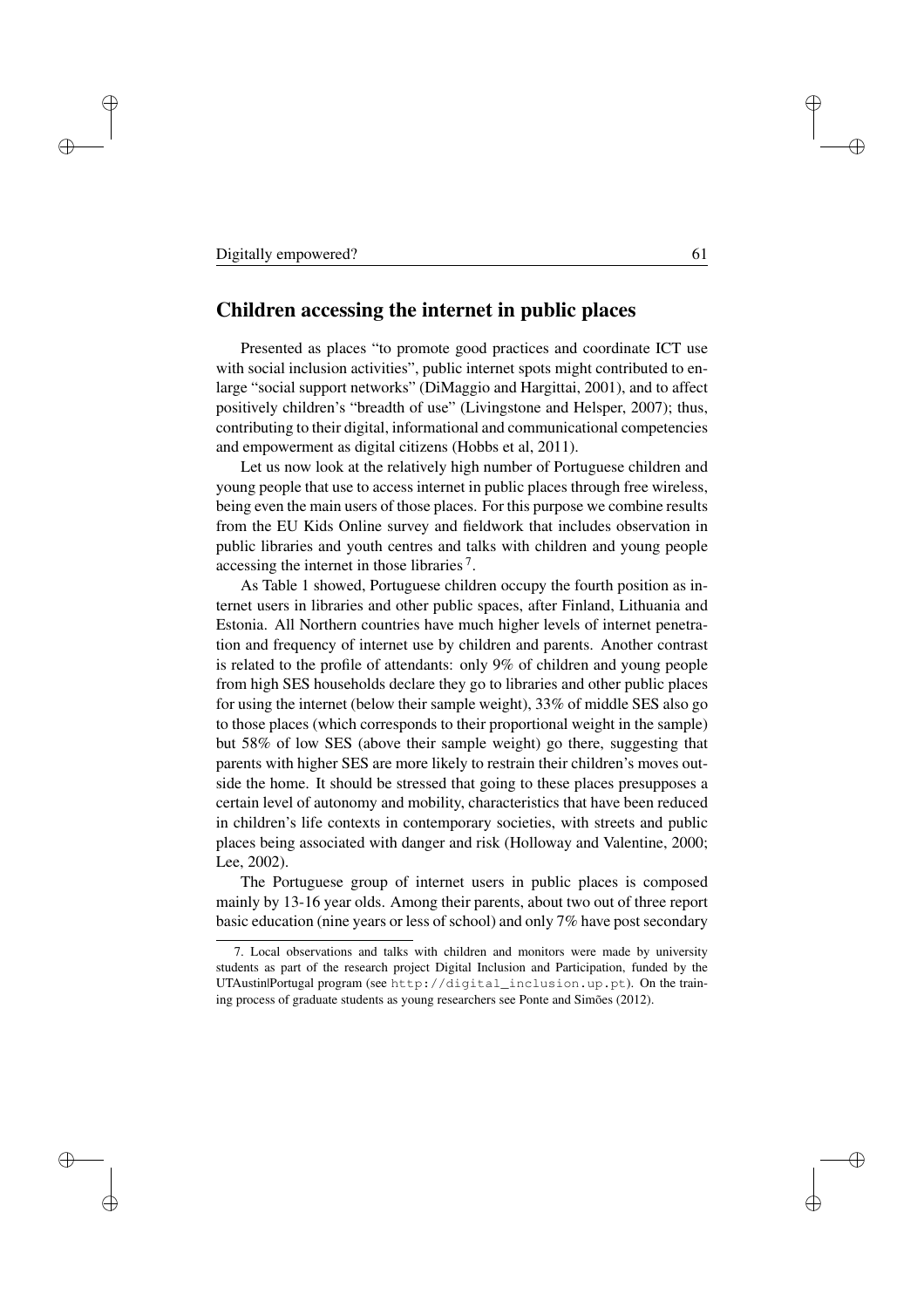$\oplus$ 

 $\oplus$ 

Đ.

Đ.

and tertiary levels, hence a large proportion of adolescents have already surpassed their parents' education. Half of the parents considered they digitally excluded, since 43% do not use the internet and 8% only use it once or twice a month.

Comparing this group of children with the one that does not go to libraries and other public places for accessing the internet clearly shows that the first ones contains more engaged internet users, as shown in Table 2.

Taking into account that we are comparing two different groups (one being composed mainly by adolescents 13-16), it is worth to note the consistency of higher positions of those who use the internet in public places compared with those who don't use the internet there, in all indicators related to internet practices and competencies:

 $\oplus$ 

i

 $\oplus$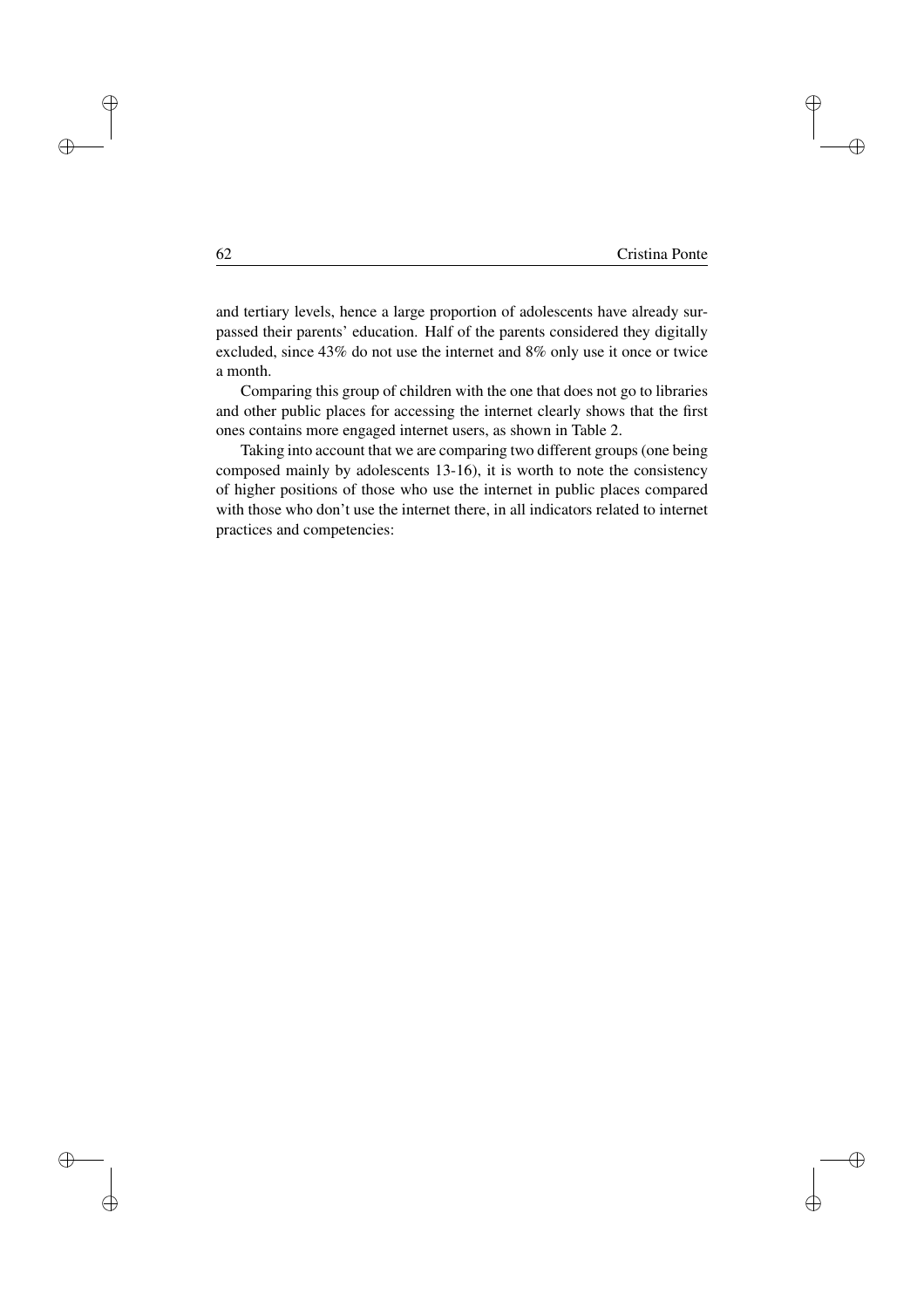$\bigoplus$ 

 $\bigoplus$ 

 $\bigoplus$ 

 $\bigoplus$ 

| <b>Indicator</b>                                                                       | Use $(\%)$ | a omer public plue<br>Do not use $(\% )$ |  |
|----------------------------------------------------------------------------------------|------------|------------------------------------------|--|
| Use the internet everyday                                                              | 64         | 52                                       |  |
| <b>Access the internet</b>                                                             |            |                                          |  |
| In his/her bedroom                                                                     | 75         | 65                                       |  |
| At school                                                                              | 82         | 68                                       |  |
| In an internet café                                                                    | 17         | 3                                        |  |
| At friend's home                                                                       | 75         | 41                                       |  |
| At a relative's home                                                                   | 71         | 40                                       |  |
| Out and about                                                                          | 15         | $\overline{2}$                           |  |
| Devices for accessing the internet                                                     |            |                                          |  |
| Own laptop                                                                             | 71         | 63                                       |  |
| More than four divices                                                                 | 33         | 23                                       |  |
| Lengh of time use per week (main differences)                                          |            |                                          |  |
| Less than three hours                                                                  | 15         | 27                                       |  |
| Seven to 14 hours                                                                      | 40         | 32                                       |  |
| Fourteen to 21 hours                                                                   | 16         | 9                                        |  |
| Activities (in the past month)                                                         |            |                                          |  |
| Used the internet for school homework                                                  | 92         | 90                                       |  |
| Used instant messaging (IM)                                                            | 92         | 74                                       |  |
| Sent/received emails                                                                   | 89         | 73                                       |  |
| Watched video-clips                                                                    | 86         | 75                                       |  |
| Visited a social networking profile                                                    | 78         | 58                                       |  |
| Played internet games                                                                  | 67         | 57                                       |  |
| Downloaded music and films                                                             | 62         | 45                                       |  |
| Read/watched the news                                                                  | 54         | 33                                       |  |
| Used a webcam                                                                          | 46         | 32                                       |  |
| Visited a chatroom                                                                     | 34         | 22                                       |  |
| Created a character, pet or avatar                                                     | 30         | 15                                       |  |
| Spent time in a virtual world                                                          | 23         | 13                                       |  |
| Put (or posted) a message on a website                                                 | 24         | 11                                       |  |
| Used file sharing sites                                                                | 21         | 9                                        |  |
| Written a blog or online diary                                                         | 16         | $\overline{7}$                           |  |
| Made/receive phone calls                                                               | 13         | 14                                       |  |
| Competencies and evaluation of self-efficacy $(11+)$                                   |            |                                          |  |
| Bookmark a website                                                                     | 85         | 72                                       |  |
| Block messages from someone                                                            | 72         | 65                                       |  |
| Block wanted adverts or junk mail/spam                                                 | 72         | 65                                       |  |
| Change privacy settings on a SNS profile                                               | 70         | 60                                       |  |
| Delete the record of visited sites                                                     | 69         | 63                                       |  |
| Find information on internet safety                                                    | 68         | 59                                       |  |
| Change filter preferences                                                              | 54         | 44                                       |  |
| Compare different websites to decide if information is true                            | 58         | 55                                       |  |
| No declared internet competencies                                                      | 6          | 14                                       |  |
| "I know more about the internet than my parents"                                       | 62         | 48                                       |  |
| Source: EU Kids Online Portugal, results; Respondents: All chidren at use the internet |            |                                          |  |

Table 2: Children that use and do not use the internet in libraries and other public places

 $\bigoplus$ 

 $\bigoplus$ 

 $\oplus$ 

 $\oplus$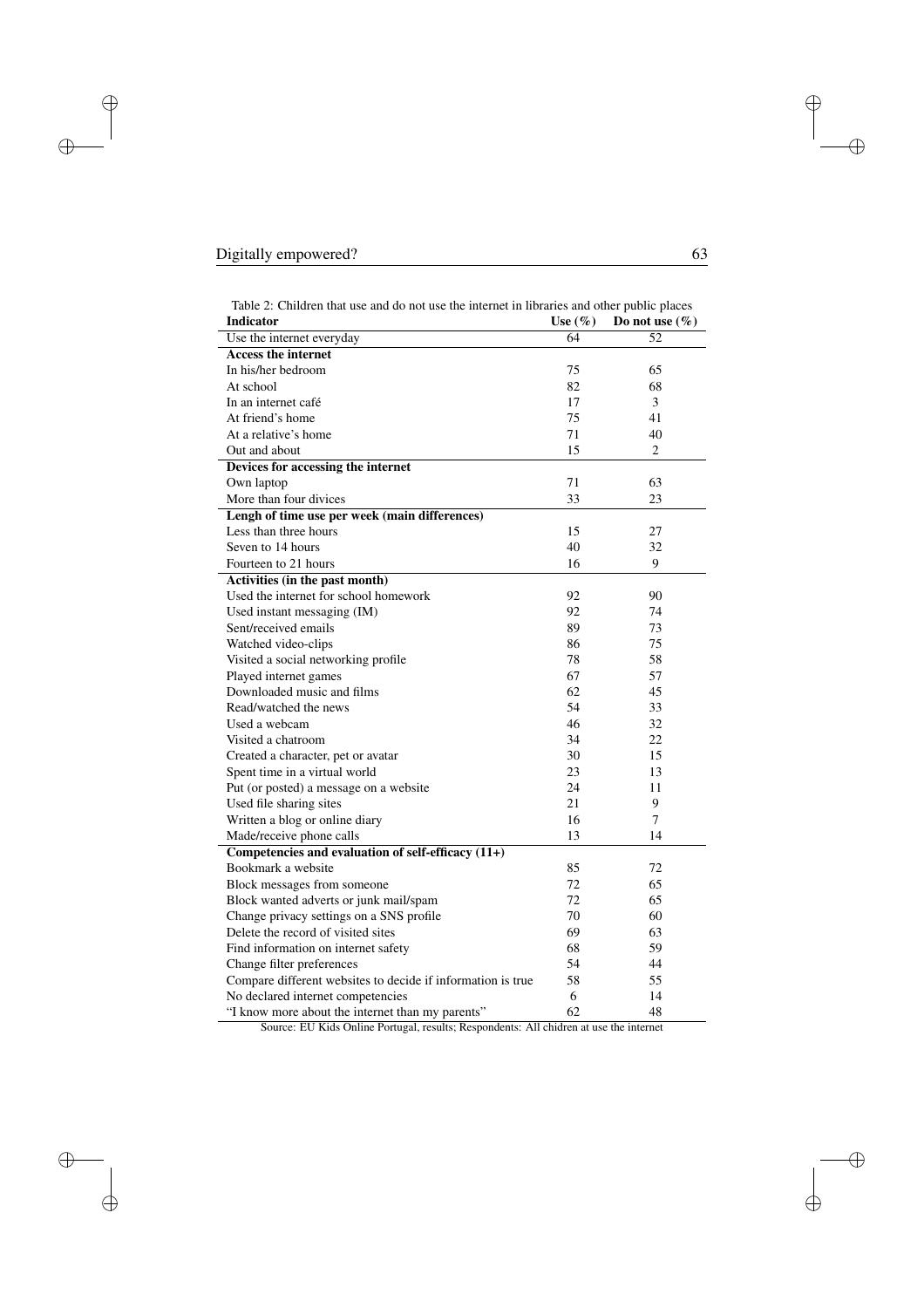Đ.

 $\oplus$ 

Đ.

Đ.

*Technical means*: 70% access from their own laptop and through more than four devices;

*Autonomy of use*: besides using at school, where they lead, they also give priority to access in their own bedroom, and in particular in friends' and relatives' houses, suggesting they strongly appreciate to socialize face to face while being online.

This picture suggests an active group of children and young people using the internet in public places, most of them from low SES households and living with parents that are unable to transmit educational and cultural capital, which may contribute to hinder informational and learning competencies. These users have a certain level of mobility in the place where they live, they want to explore the potential of the internet and are open to adult support, particularly coming from adults with whom they socialize such as teachers.

*Breadth of use:* they combine higher frequency of use (about two out of three access daily) and higher levels of involvement in all activities; they present a narrow gap between the leading activity (doing schoolwork) and the following three (IM, emails, videos), two of them related with peer-to-peer communication; more than a half declares doing eight activities, while in the other group only six activities are declared by more than half. Activities related to agency, personal initiative and desire of participation, such as creating an avatar, putting a message on a website or writing a blog receive also much more attention from this group  $(30-15\%; 24-11\%;$  and  $16-7\%$ , respectively);

*Competencies*: they lead in all categories and present a lower value on their total absence (6-14% respectively); most of the reported competencies are mainly technical and related to privacy (block messages or spam; change privacy settings, delete records) while informational competencies (change filter preferences and comparing websites) received the lowest values.

*Self-efficacy*: Among the group of internet users aged 11 and plus, despite the reported high levels of digital skills, half are reluctant to totally agree with the idea that they know several things about the internet. In turn, the majority (62%) totally agree that they know more about the internet than their parents.

*Mediation and social support networks*: parents seem to use less active and restrictive mediation and help less than teachers and friends when something is difficult to do find (e.g. searching information for schoolwork). Comparing the support networks reveals the relevant role of teachers.

 $\rightarrow$ 

 $\rightarrow$ 

Đ.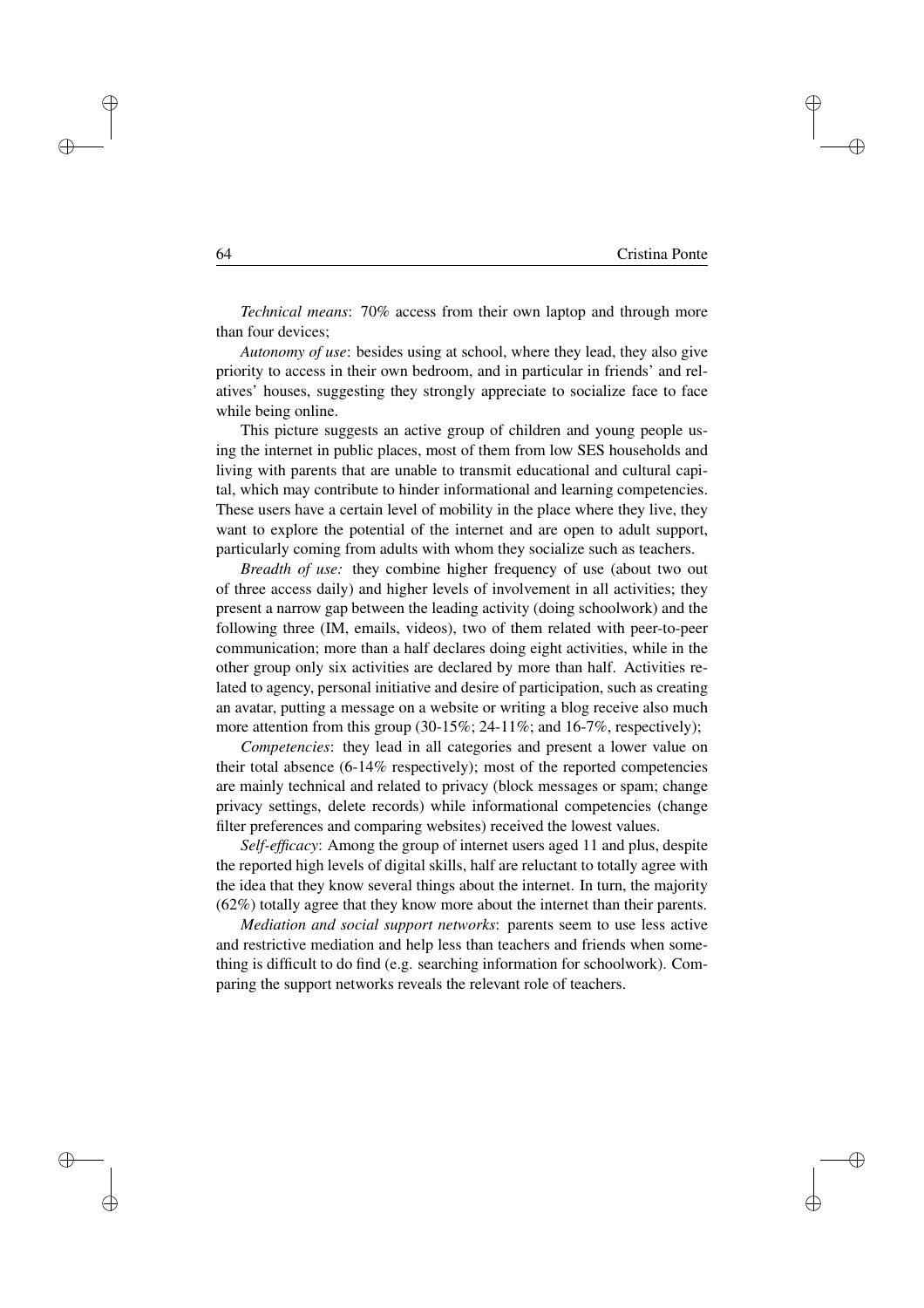### Digitally empowered? 65

 $\rightarrow$ 

 $\rightarrow$ 

Đ.

D.

Let us now look at the less formal environments found in libraries and youth centres and see whether they can provide space for empowering informational and communicational competencies as part of their social inclusion, based on local observations and talks with children and monitors.

Open to the general public, spots in libraries and youth centres register low attendance, allowing those who go online to stay beyond the time allotted. Children arrive mostly after school, some coming with their laptops and saving internet traffic at home. For others, among the reasons to go is not having internet access at home due to economic costs or parental resistance. An 11 year old girl elaborating on her 'battle' for accessing the internet against the opinion of her parents reveals that there are still resistance among low educated parents, as well it shows her digital competencies and how public places give her the opportunity for being internet included:

*In my house nobody uses the internet, not even myself, my parents don't want to, they say it's dangerous, but I don't think so. You have to be careful, but I know how to use it. You can't talk to anyone unless it's with friends from school and you only add people you know. I don't have my school or home address on my Facebook page, but my parents still don't like the internet. I only use it in school and libraries.* (female, 11; interview in a libracy, middle town)

Reasons such as scarcity of resources at home (1) and local facilities (2) are not so frequent as the restrictions and constraints at school (3-5) and the pleasure of being there with friends and peers, avoiding isolation and experiencing a sense of hospitality as revealed by thesw comments (6-9) from a community center in the countryside.

- 1. *When my sister is using the internet, I come here. Here I can use the printer without paying* (male, 11)
- 2. *I'm not allowed to use the computer at school.* (male, 10)
- 3. *The computer is broken and now the teacher doesn't use it anymore.* (male, 10)
- 4. *I can only do research at school. When I leave I come here.* (female, 11)
- 5. *Sometimes I don't want to be alone at home.* (female, 11)
- 6. *This is like being at home.* (male, 10 and 11)

Đ.

Ð

Đ.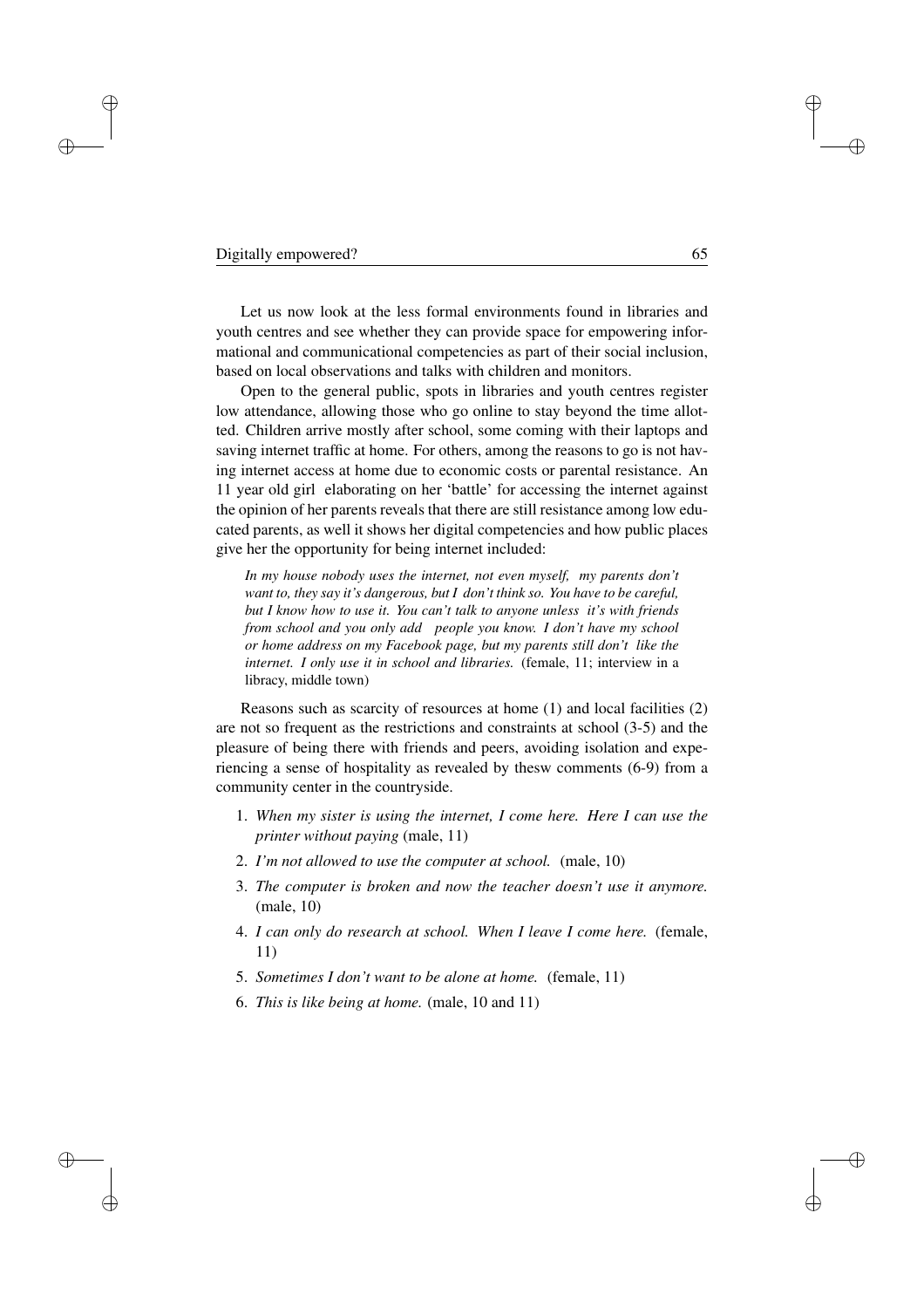| 66 | Cristina Ponte |
|----|----------------|
|    |                |

Đ.

Ð

Đ.

Đ.

- 7. *I started to like the people who came here and I came more often.* (female, 13)
- 8. *I have internet but I come here to meet new people, it's close to home.* (male, 14)

Observed activities conducted by children follow the given pattern: schoolwork (quickly done after a brief google search followed by *copy and paste),* simultaneous leisure activities practicing multi-tasking: instant messaging, looking at photos, listen to music and watching videos (with headphones), visiting SNS (mostly Facebook), playing online games (mostly boys), i.e. they do there the panoply of activities they do at home. Lack of informational skills is visible in the ways schoolwork is done or by the way research is carried out on the internet.

*A boy of 15 years, who has been going to these spaces for four years about three times a week, discovered its existence through a friend. He uses the Internet for games, chats, social networks and school work.* (estate neighborhood)

This picture suggests an active group of children and young people using the internet in public places, most of them from low SES households and living with parents that are unable to transmit educational and cultural capital, which may contribute to hinder informational and learning competencies. These users have a certain level of mobility in the place where they live, they want to explore the potential of the internet and are open to adult support, particularly coming from adults with whom they socialize such as teachers. )

*A 13 year old boy faced an infinite number of pages, children's games and lots of chatting with their Facebook friends. An hour passed and its use was just that, social networking, YouTube and various gaming sites. Another young man talked to the boy at his side as he passed photographs from a pen drive to his Facebook page. When finished, he started a research on [the poet] Fernando Pessoa, he seemed to be collecting information for his school work, doing copy and paste to a Word document. With the time on the computer almost finishing, he completed his task with great satisfaction*. (residential youth center)

In two distinct internet places (in middle class and estate neighborhoods), the same uses were observed:

 $\rightarrow$ 

<sup>)</sup>

Đ.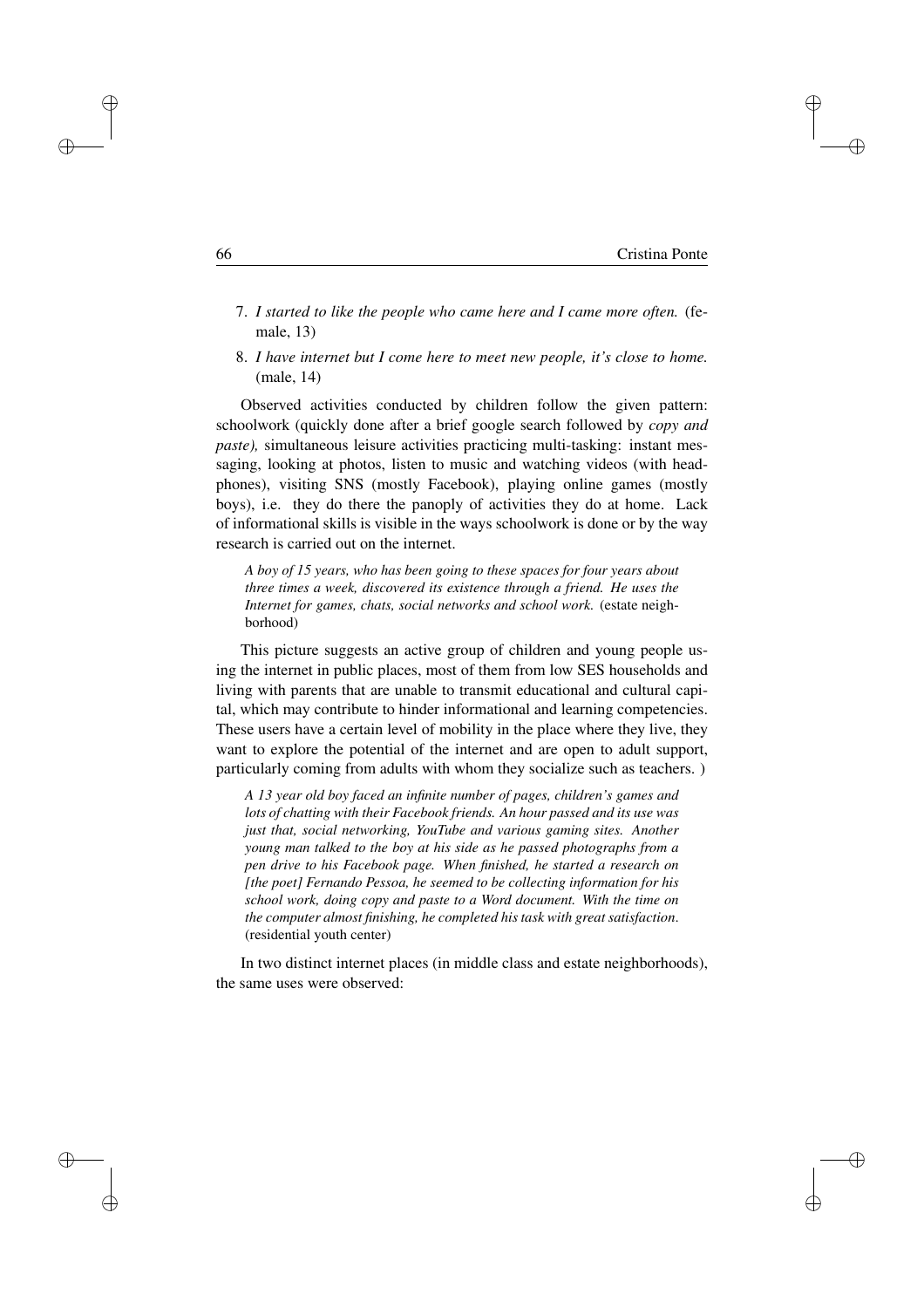<sup>)</sup>

Đ.

D.

*The content is basically the same in both locations. The success of sites such as Youtube and Facebook. Hours, without the user noticing the time. Starting with constant videos arrive to Youtube and comments that follow. Thousands of pictures are uploaded by users everyday. These internet places have different lives but several data intersect: group age, male predominance, the content of the search is not very different.* (observations from two centers: estate and middle- class neighborhood)

Just one exception to these hegemonic patterns of use (entertainment oriented; social networks and chatting; speedy search for schoolwork neither testing sources nor veracity) was captured:

*A 14 year old girl was on her blog for about 50 minutes, composed of photos and short text excerpts of his own doing, and looked extremely pleased in what he was doing. She asked for technical help from the center's monitor, who helped*. (Residential neighborhood)

The fact that young people are frequent users allows monitors calling them by their name, showing great proximity. In youth centers, there is more flexibility in the rules regarding silence or the number of people per computer, creating an atmosphere of warmth and some excitement, rather than in libraries where staff place more importance on silence and ask young people to be quiet. In both spaces, however, the intervention of monitors is minimal: they help users when asked, but they do not leave their seats to check what the younger ones are doing, neither do they supervise any activity even if they are in notorious difficulties. Only in one observed place, the monitor intervened in the way homework was being done. We did not find local information on workshops or activities exploring the informational and communicational competencies pointed above by Hobbs et al. (2011), and targeted to young internet users. It appeared as if behind it was the idea that children and young people will know to take advantage by themselves of the technologies put at their disposal. However, this doesn't happen and they do there what they would do at home.

*There is no interaction between the users and the monitor, except when he distributes the computers. Users can use computers as they want, they don't need any sort of complicated help; there is no program limitation. So the interaction is quite rare.* (library in the old part of Lisbon)

Some coordinators of these spaces seemed only to have considered these issues when they were asked about the monitors and other staff passive and Đ.

Ð

Đ.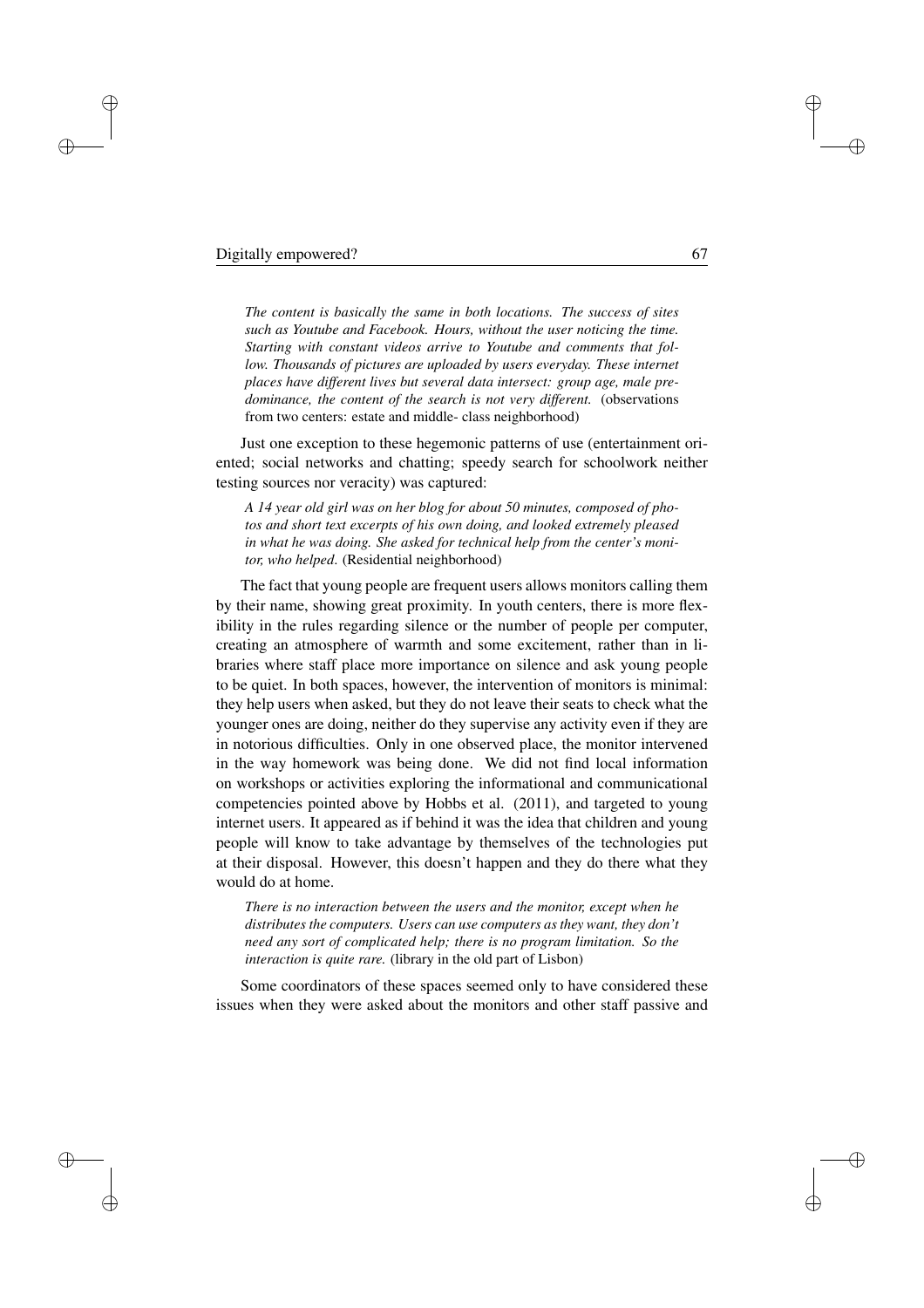Đ.

Ð

Đ.

Đ.

reactive involvement, in the course of this local observation. *Now that you asked me, training staff regarding internet issues should be a reality and the development of workshops for users is also an obvious thing and must be applied*, reflected a coordinator.

# Final remarks

Some years after the implementation of policies to ease the access to ICT and digital inclusion as an element of social inclusion (laptops at low cost to students, public internet network), in Portugal we see the impact on infrastructures, but insufficient local and human responses, suggesting that a technological determinism did not take into account research findings focused on the digital divide and redirected to *digital integration* in social spaces, to social inclusion.

As the EU Kids online results on mediation suggest, Portuguese children and young people who attend these places, most of them from low income households in terms of educational and cultural capital, reveal their commitment to learn, even with older people who can open them the doors into the digital world. However, in these public places human resources able to provide an informal environment for empowering their digital skills (not only respecting privacy issues and their interests entertainment oriented but also stimulating children's acquisition of skills allowing them better school results, to critically analyze contents and communicate outside their inner circle taking into account the informal nature of the place) appear to have been left out.

Because of this lack of encouragement, those who do not have the educational capital at home like most young people remain socially disadvantaged despite having access to the internet. In fact, to narrow the *second digital divide* demands much more than to provide computers and spots of free access.

One might conclude that the results provided for this exploratory research should be taken into account in the definition of public policies that go behind the digital determinism of a "savvy digital generation", promoting informational and communicate skills on the internet; these spaces need also to be open and attractive for adults and those who are almost totally digitally excluded, such is the case of low educated mothers and grand-parents. The

 $\rightarrow$ 

 $\rightarrow$ 

Đ.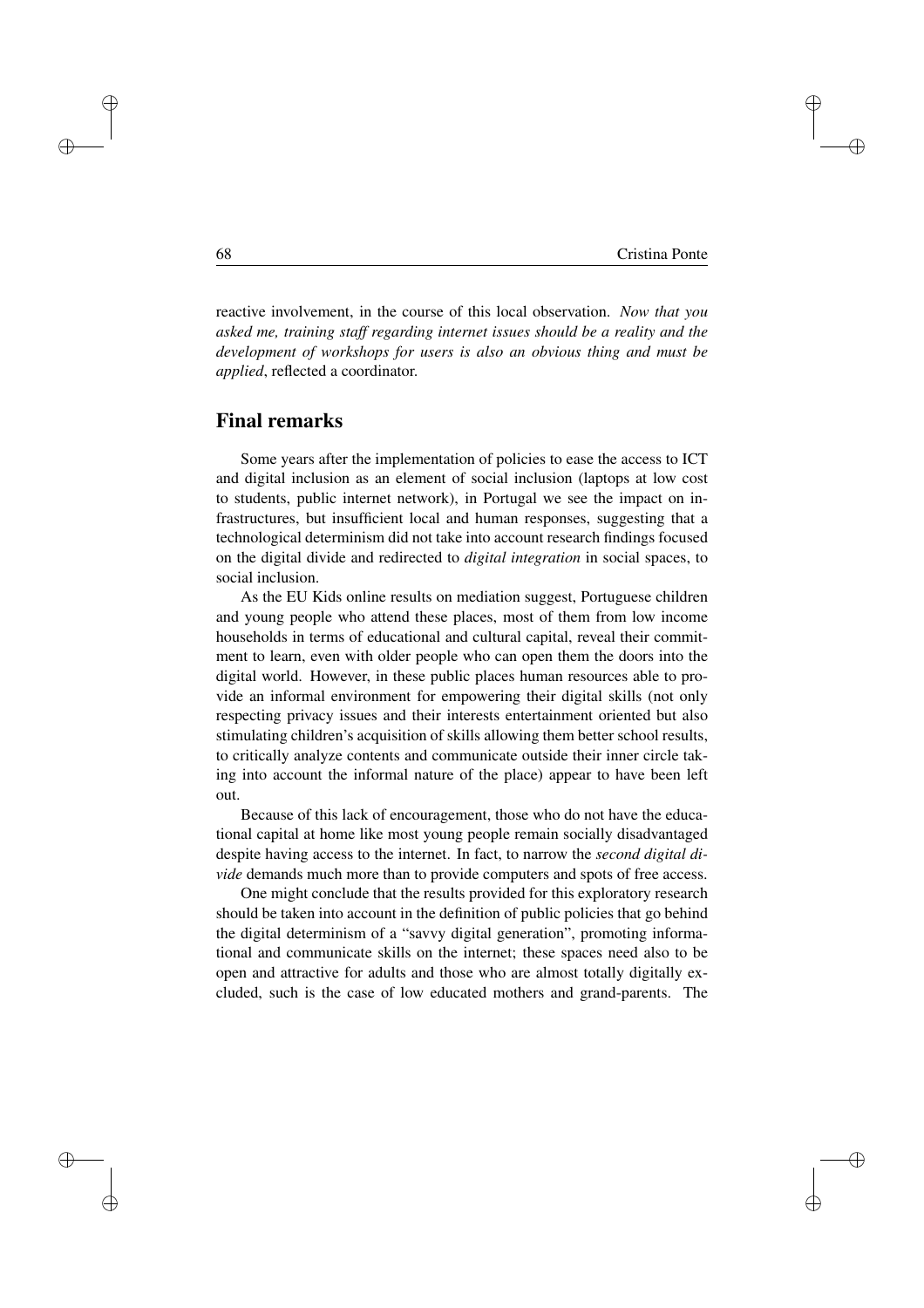$\rightarrow$ 

Đ.

D.

infra-structure of a national network is there, but needs to be revitalized with imagination and implying news postures among the human resources.

# References

- BARRETO, António (Ed.). *A Situação Social em Portugal, 1960-1995*. Lisboa, Instituto de Ciências Sociais, 1996.
- CARDOSO, Gustavo, António Firmino da Costa, et al. *A Sociedade em Rede em Portugal*. Porto, Campo das Letras, 2005.
- CLARK, Lynn Shofield, Christof Demont-Heinrich and Scott Weber. "Parents, ICT, and Children's Prospects for Sucess: Interviews along the Digital "Acess Rainbow"." *Critical Studies in Media Communication* 22 (5): 409-426, 2005.
- DIMAGGIO, Paul and Eszter Hargittai. *From the 'Digital Divide' to 'Digital Inequality': Studying Internet Use as Penetration Increases*. Princeton University Center for Arts and Cultural Policy Studies, Working Paper Series number 15, 2001.
- HARGITTAI, Eszter. "Second-level digital divide: difference in people's online skills." *First Monday* 7 (4), 2001, available http://webuse. org/pdf/Hargittai-SecondLevelFM02.pdf.
- HELSPER, Ellen and Rebecca Eynon. "Digital natives: where is the evidence?" *British Educational Research Journal*: 1-18, 2009.
- HOBBS, Renee, Henry Cohn-Geltner and John Landis. Views on the news. Media Literacy Empowerment Competencies in the Elementary Grades. *New questions, new insights, new approaches. Contributions to the Research Forum at the World Summit on Media for Children and Youth 2010*. C. v. Feilitzen, U. Carlsson and C. Bucht: 43-57, 2001.
- HOLLOWAY, Sarah and Gill Valentine. *Children's Geographies*. London, Routledge, 2001.
- LEE, Nick. *Childhood and Society. Growing up in an age of uncertainty*. Buckingham, Open University Press, 2002.
- LIVINGSTONE, Sonia and Ellen Helsper. "Gradations in digital inclusion: children, young people and the digital divide." *New Media and Society* (9): 671-696, 2007.

Đ.

Ð

Đ.